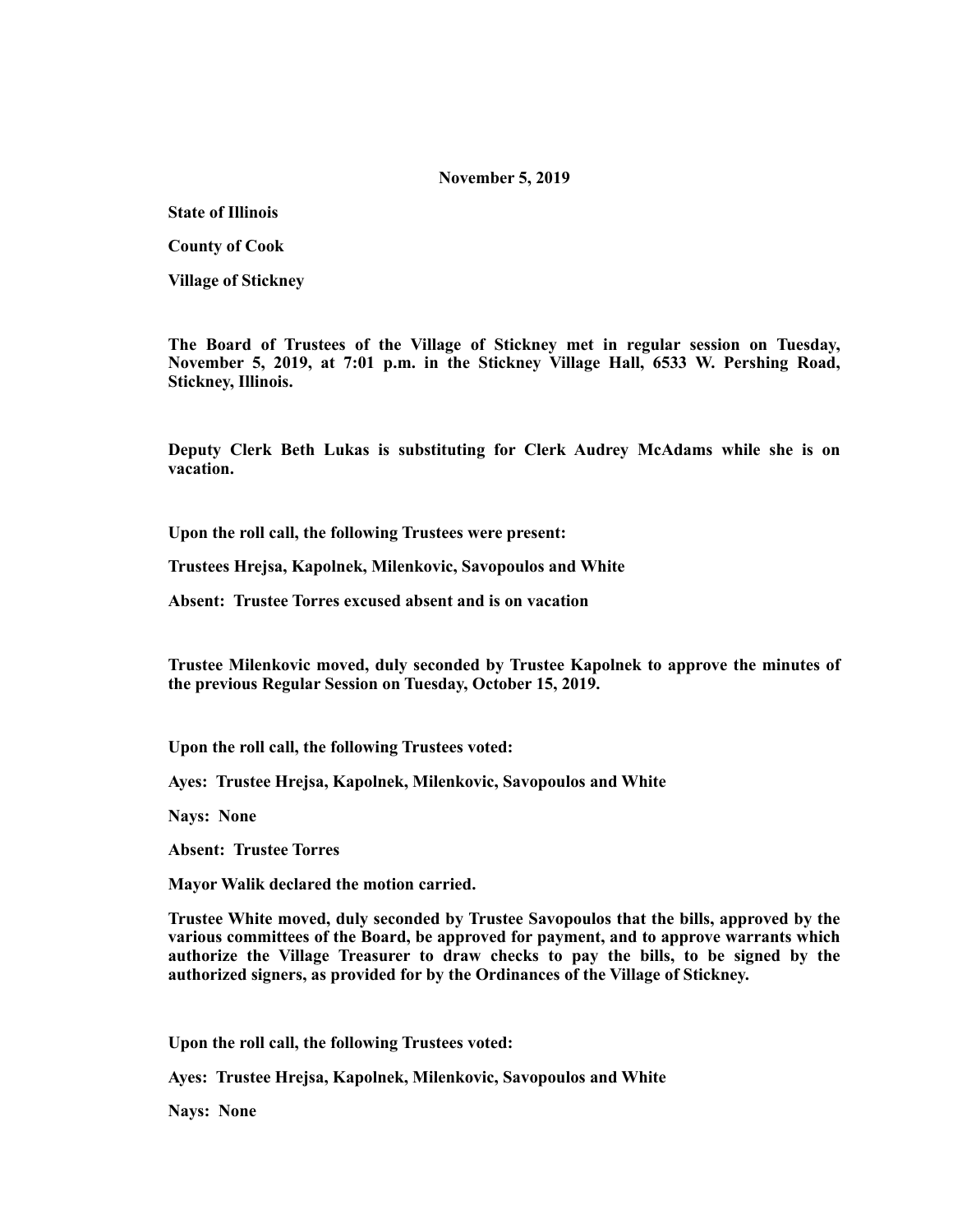**Absent: Trustee Torres** 

**Mayor Walik declared the motion carried.** 

**Trustee Kapolnek moved, duly seconded by Trustee Hrejsa to Pass and Approve Ordinance 2019-18, "An Ordinance Amending Ordinance 2019-09 to Correct a Scrivener's Error for the Village of Stickney, County of Cook, State of Illinois"** 

**Upon the roll call, the following Trustees voted:** 

**Ayes: Trustee Hrejsa, Kapolnek, Milenkovic, Savopoulos and White** 

**Nays: None** 

**Absent: Trustee Torres** 

**Mayor Walik declared the motion carried.** 

## **Page 2**

**Prior to the vote, Village Attorney Tiffany Jaworski explained that there was a typo that gave reference to an incorrect code section. We corrected the reference. Once this is passed it will be incorporated into the codified ordinances.** 

**Trustee White moved, duly seconded by Trustee Milenkovic to Approve Resolution 22-2019, "A Resolution Regarding the Release of Executive Session Minutes"** 

**Upon the roll call, the following Trustees voted:** 

**Ayes: Trustee Hrejsa, Kapolnek, Milenkovic, Savopoulos and White** 

**Nays: None** 

**Absent: Trustee Torres** 

**Mayor Walik declared the motion carried.** 

**Trustee Savopoulos moved, duly seconded by Trustee Hrejsa to Approve Resolution 23-2019, "A Resolution Appointing a Certain Individual to the Position of Zoning Administrator for the Village of Stickney"** 

**Upon the roll call, the following Trustees voted:** 

**Ayes: Trustee Hrejsa, Kapolnek, Milenkovic, Savopoulos and White** 

**Nays: None**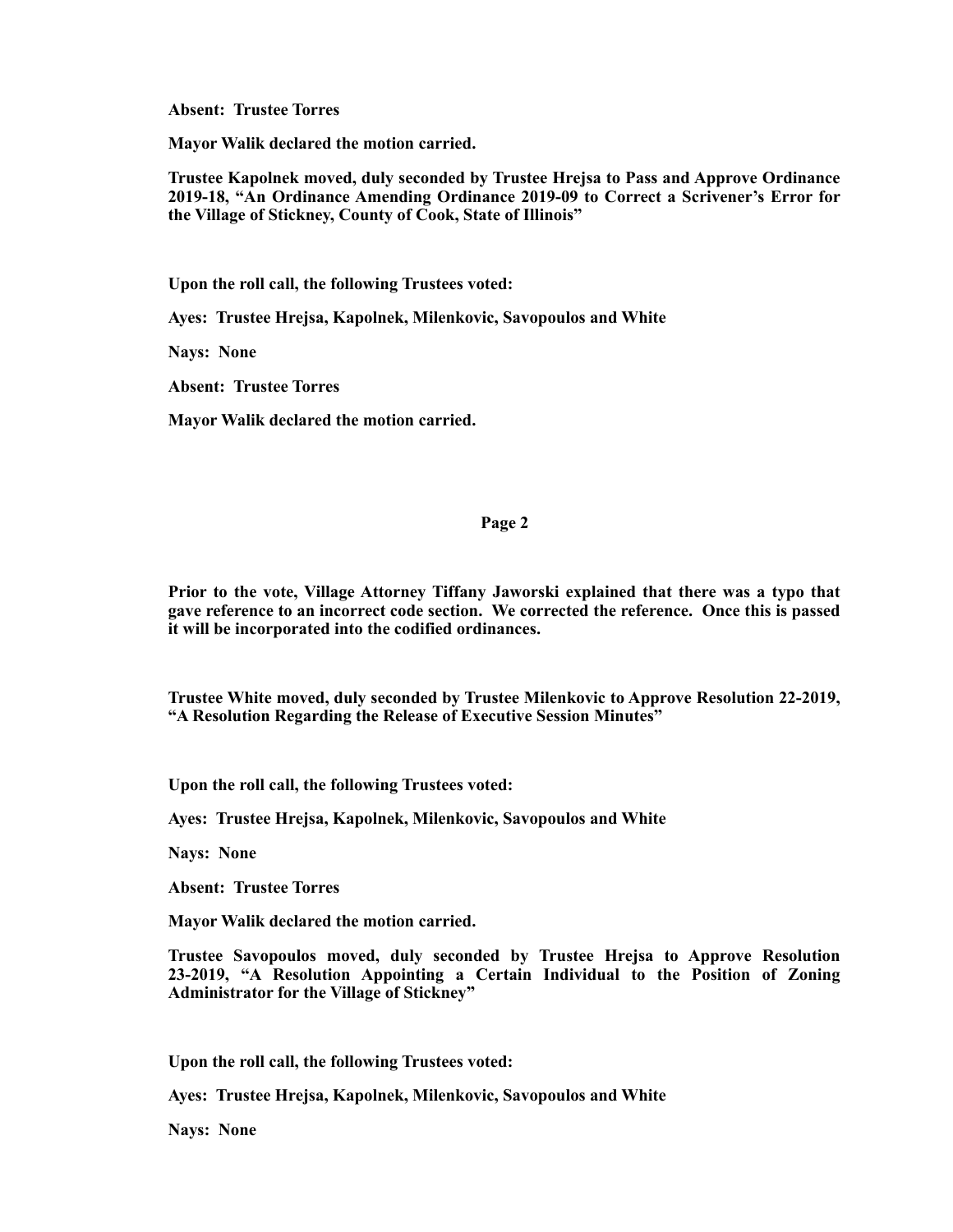**Absent: Trustee Torres** 

**Mayor Walik declared the motion carried.** 

**Prior to the vote, Mayor Walik explained that this is appointing Josh Brniak to the position of Zoning Administrator. There was always a position for it but it was never filled.** 

**The Mayor now asked for discussion and possible action regarding Recreational Marijuana. Village Attorney Tiffany Jaworski explained that the State Legislature approved the use of Recreational Marijuana in the State of Illinois. Currently many municipalities are making the decision whether to allow the sale of marijuana in their community. They can't prohibit the use any longer with certain restrictions. The Board basically has two options before it. One option is to prohibit the sale, cultivation, manufacture, infusion within the community. The other option is to allow it but zone it through special-use permits or zoning mechanism where you think it is most appropriately allowed in town. It is a decision for the board to make.** 

**Trustee White moved, duly seconded by Trustee Savopoulos to table the action regarding the recreational marijuana until we have our full board here when Lea Torres is back from vacation.** 

**Upon the roll call, the following Trustees voted:** 

**Ayes: Trustee Hrejsa, Kapolnek, Milenkovic, Savopoulos and White** 

**Nays: None** 

**Absent: Trustee Torres** 

**Mayor Walik declared the motion carried.** 

**MAYOR'S REPORT: Thanked Beth for stepping in for Clerk McAdams who is out of town. He thanked all the volunteers for helping at both of our Halloween events. He estimated that there were 480 hayrides given each day. He mentioned the volunteers and the actors. He invited the people to the Veteran's Day Program on November 11,** 

**Page 3** 

**at 11:00 a.m. Food is being donated by McCracken's Pub for our veterans and those who attend.** 

### **TRUSTEE REPORTS:**

**Trustee Milenkovic attended the Midway Noise Compatibility Commission meeting. Our noise levels are down in Stickney. The third quarter decibel level was 51. Last year it was 53.4. They are going to have another window and door replacement program starting in January. We will not qualify because our levels were down. We will be discussing this at the January meeting.**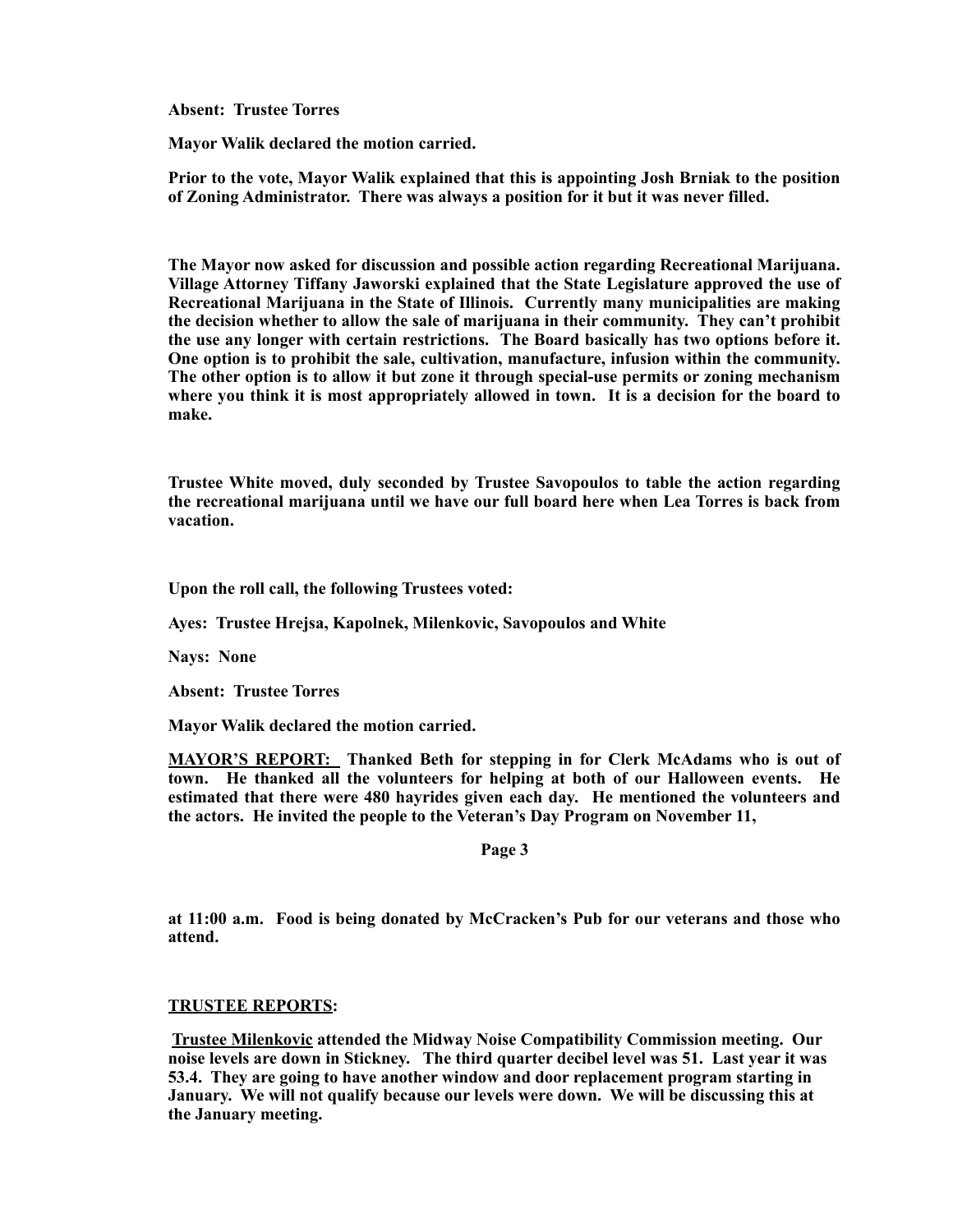**Ed Bartunek provided important information concerning the planting of 20 new trees all made available by the grant. Beth Lukas added in that there will be 20 additional trees planted within the next two weeks. There was a total of 40 trees obtained from the grant.** 

#### **DEPARTMENT REPORTS:**

**Fire Chief Jeff Boyajian: Reminded people to check your batteries in your older model smoke and carbon-monoxide detectors. The newer models have 10-year batteries.** 

**Deputy Chief Rich Jaczak: Informed us that he went to a training session recently through our insurance company on Recreational Marijuana. This will happen. It will be allowed for people to smoke in their backyards. You can call the police all you want. There is nothing they can do. It is not legal to be opened in your vehicle. They come in sealed containers. They are very difficult to open. You must use a knife to open them up. Like alcohol you can't drive and be under the influence. There is a rumor of a trailer bill. It may be brought up downstate to change some of the law and clarify it. Law enforcement was very nervous about conceal carry. All and all there have been very few problems with that. One of our very young officers stopped an out-of-town car going the wrong way on a one-way street. When he approached the car, he could smell marijuana. Just like beer, you can't have it opened in a car. He got everyone out of the car. This is the second one in two months. Another good arrest by one of our officers.** 

**In addition, Deputy Chief Jaczak notified us of a situation where he and Sergeant Ortiz met with the FBI concerning a threat on Social Media regarding Washington Middle School. The FBI came here to discuss a juvenile. They made contact with the family. They met with the Superintendent and Principal. The student will be suspended immediately and probably will be expelled long term. This is your tax money doing what it is supposed to do.** 

**Street cleaning will continue. Street cleaning and leaf removal. It will continue until it is all cleaned up. It could last until 5:00 p.m. We will be out there all day writing tickets when leaf pick up is going on. A Code Red will go out on Sunday to remind everybody.** 

**Public Works Director Joe Lopez: We are off on November 11, there will be no pick up. He reflected on the damage done to trees by the early snow storm. The leaf program will pick up your leaves in the street. He suggested that people place their leaves on the grass near the curb. This way the leaves will not clog the water going** 

## **Page 4**

**towards the sewers. The Fire Chief suggested that people not park on top of leaf piles. It could cause a fire from the catalytic convertor in the car.**